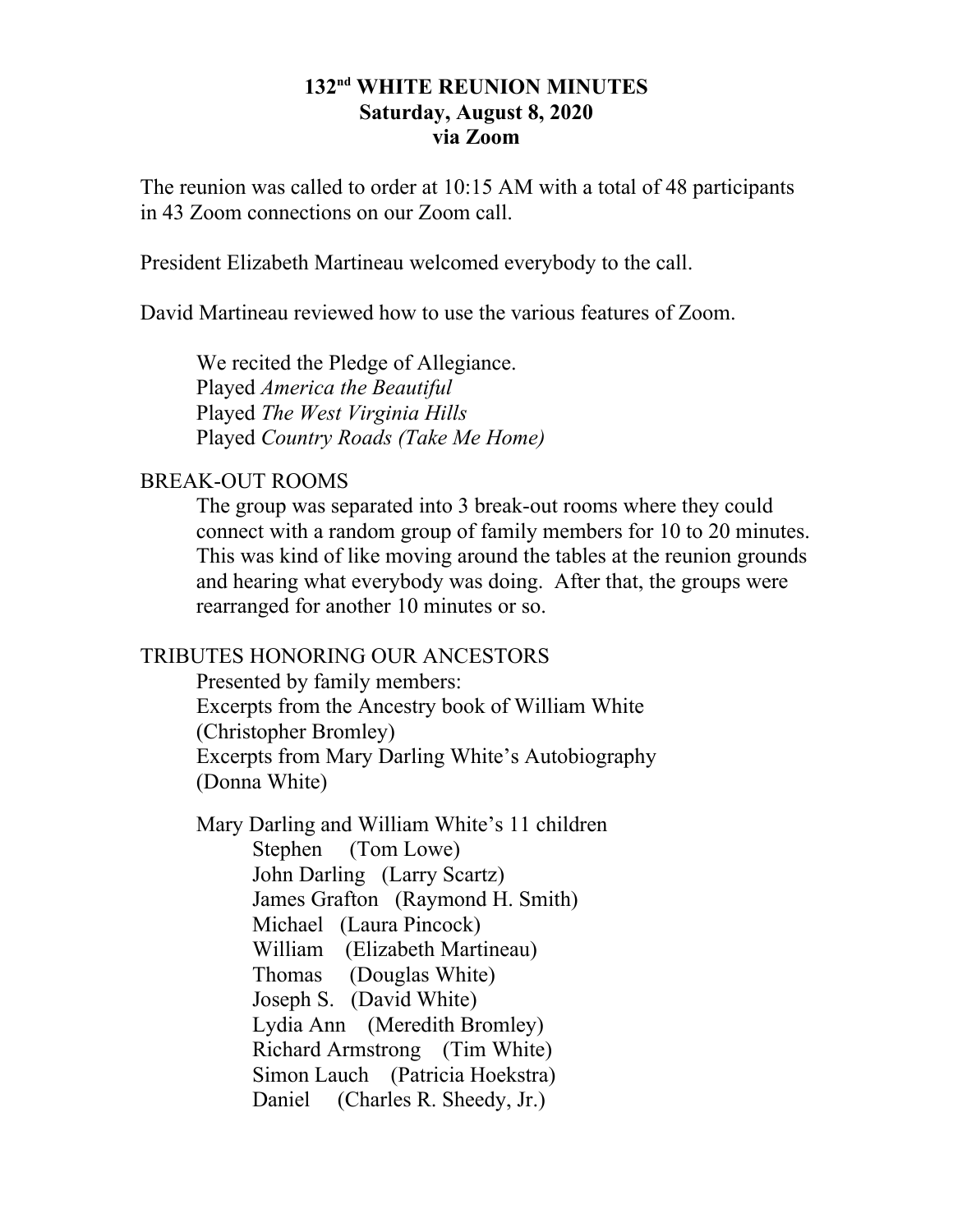We were reminded that this year the cabin turns 200 years old!

#### BREAK-OUT ROOMS

We visited in 3 smaller groups for about 10 minutes

## FAMILY GROUP PHOTO

David Martineau took screen prints of the different Zoom screens, which will be joined into one digital family picture

#### CELEBRATE 132 years of Reunions

Everyone had a laugh at the video of the games from 100th Reunion.

#### BUSINESS MEETING

Rebecca Bromley announced several updates on family births and deaths, and asked for additional information to be sent to her.

Doug White summarized the Minutes from our 2019 Reunion.

Michael Bromley summarized the Treasurer's report. Balance as of 8/10/19 \$6251.83 Balance as of 8/08/20 \$5057.55 The largest expense was dredging of the creek at \$1600.00

## **ELECTIONS**

David Martineau was elected Secretary

Continuing officers and managers President – Elizabeth Martineau Vice President – Tim White Treasurer – Michael Bromley Historian – Rebecca Bromley Web Master – Douglas White Data Master – Ned White

We agreed that Elizabeth has done a great job as president, but her time was up. She requested that people talk to each other and get in nominations for president by the end of August.